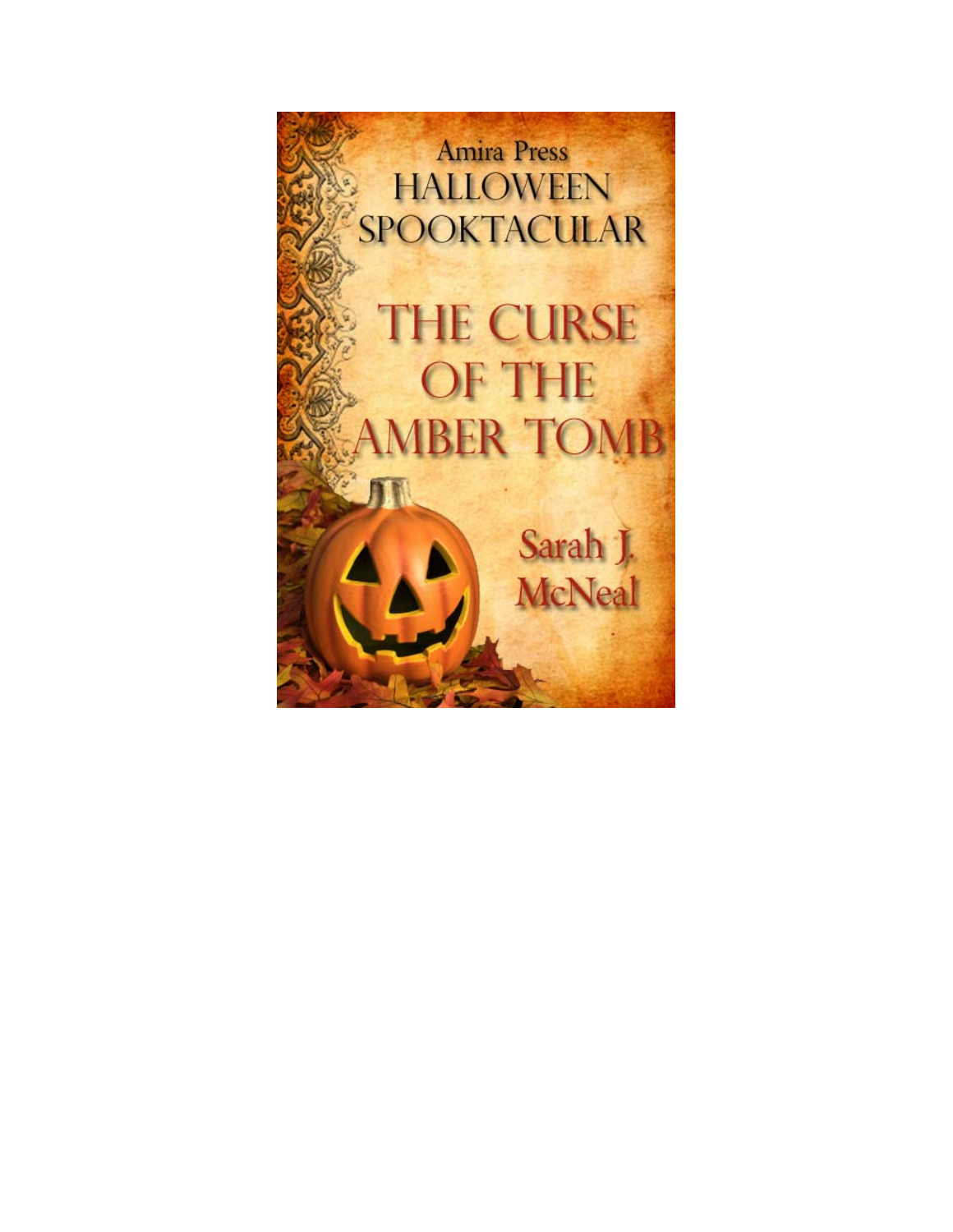The Curse of the *Himber Tomb* 

Copyright © October 2008, Sarah J. McNeal Cover art by Amira Press © October 2008

This is a work of fiction. All characters and events portrayed in this novel are fictitious or used fictitiously. All rights reserved, including the right to reproduce this book, or portions thereof, in any form.

Amira Press, LLC Baltimore, MD 21216 www.amirapress.com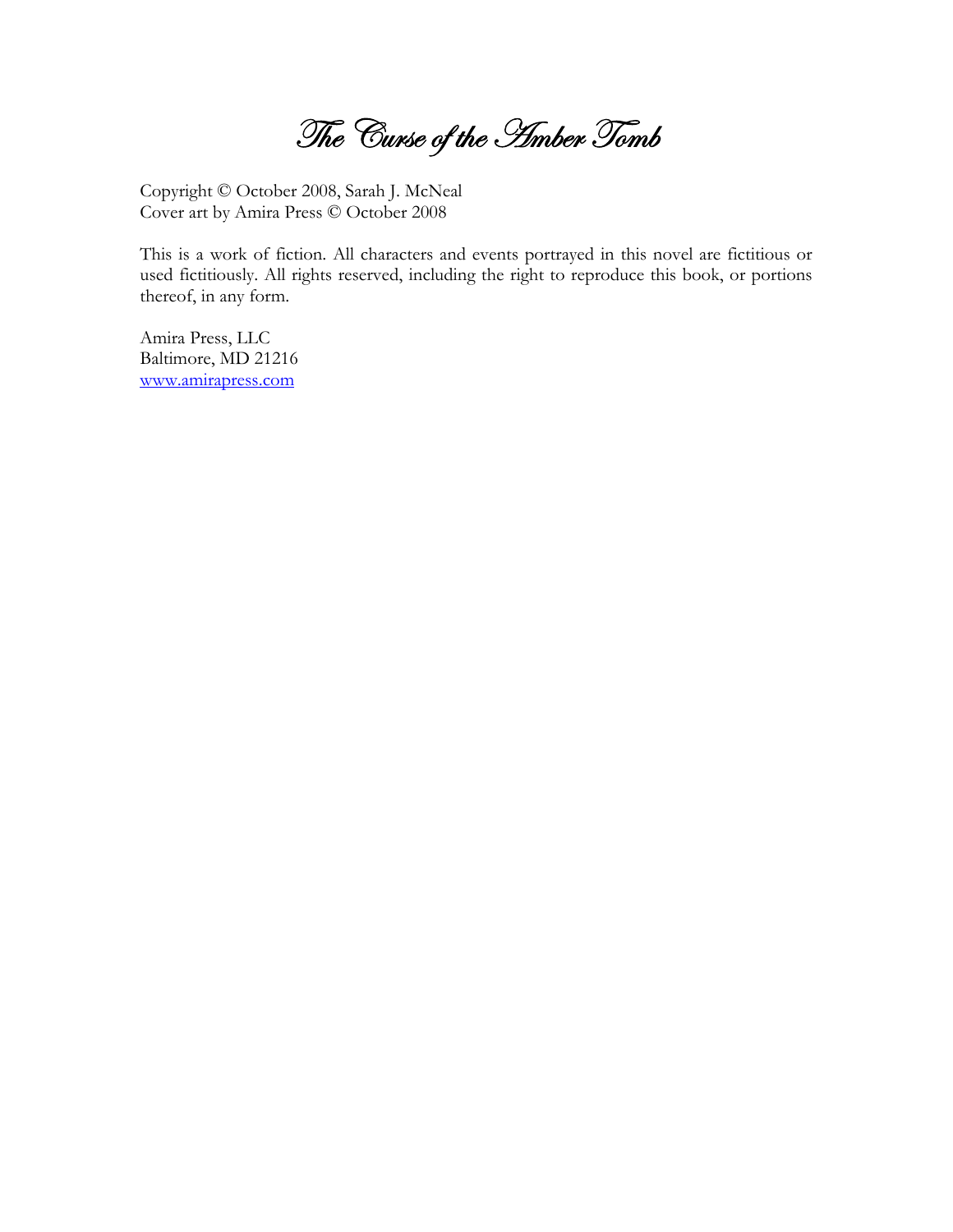Edward met Kate at the airport, if you could call a dirt runway with a wooden shack on it an airport. Cameras, tripods, and other various photographic paraphernalia rumbled around in the back of his yellow, Defender 90 Landrover. Although Edward's golden brown hair was somewhat disheveled and he had the beginnings of a beard on his face, he was as handsome and charming as ever. She liked his casual appearance and those dark, mesmerizing eyes.

"Okay," she said as she threw her bags into the truck and plopped down in the passenger seat, "Tell me about the wall."

"Could you give that archeological brain of yours a rest long enough to say hello Edward. I sure have missed you. I can't wait to hop your bones and make hot, sweaty love with you." He winked before he added, "Okay. Fine. Here goes. First of all, this wall looks like any other stone wall except it's out in the middle of nowhere and it makes a strange sound but sometimes it just hums. There's a guy who goes there every day and stands facing it for hours like he's praying or something. The locals say he's been around as long as they can remember which would make him older than dirt, but I've seen him, Kate. He can't be more than thirty-five years old tops."

"You've been sipping too many martinis, Edward."

"Swear to God, Kate, it's all true." He grinned at her as they bounced along the woodland road stirring up clouds of dust as they went. After a moment of silence he said softly, "Have I told you how totally enamored I am of you?" Taking her hand in his, he smiled and ran his thumb across my palm. Electric jolts shot up her arm and sent her heart into a sputter.

"That's what you say to all the lady archaeologists." She giggled as she wove her fingers into his. She loved the way he made her laugh, the way his dark eyes lit up when he gazed at her but mostly, she loved the way he believed in her. He was her best friend as well as her occasional lover. When they were together, they had great conversations followed by very hot sex. Edward knew all the ways to please a woman. But the thing Kate liked most about making love with Edward was the tenderness and care with which he did it.

He liked to kid around about getting hitched but Kate wasn't about to take him up on any of his fictitious offers. Surely he knew that Kate would never marry—not him—not anyone—not ever. Kate knew it was possible that Edward might want more but she didn't want an intense relationship and he had always been willing to keep things light.

"What, you don't believe me?" he teased.

"I think it's basically a ritual you go through. You say the same thing every time we meet." She tried to pass it off lightly as if they were just kidding around. Even if he was sincere, and she knew he wasn't, they'd end up like her parents. Their love, if it had ever existed, had turned cold and bitter. They were both committed to their careers. Between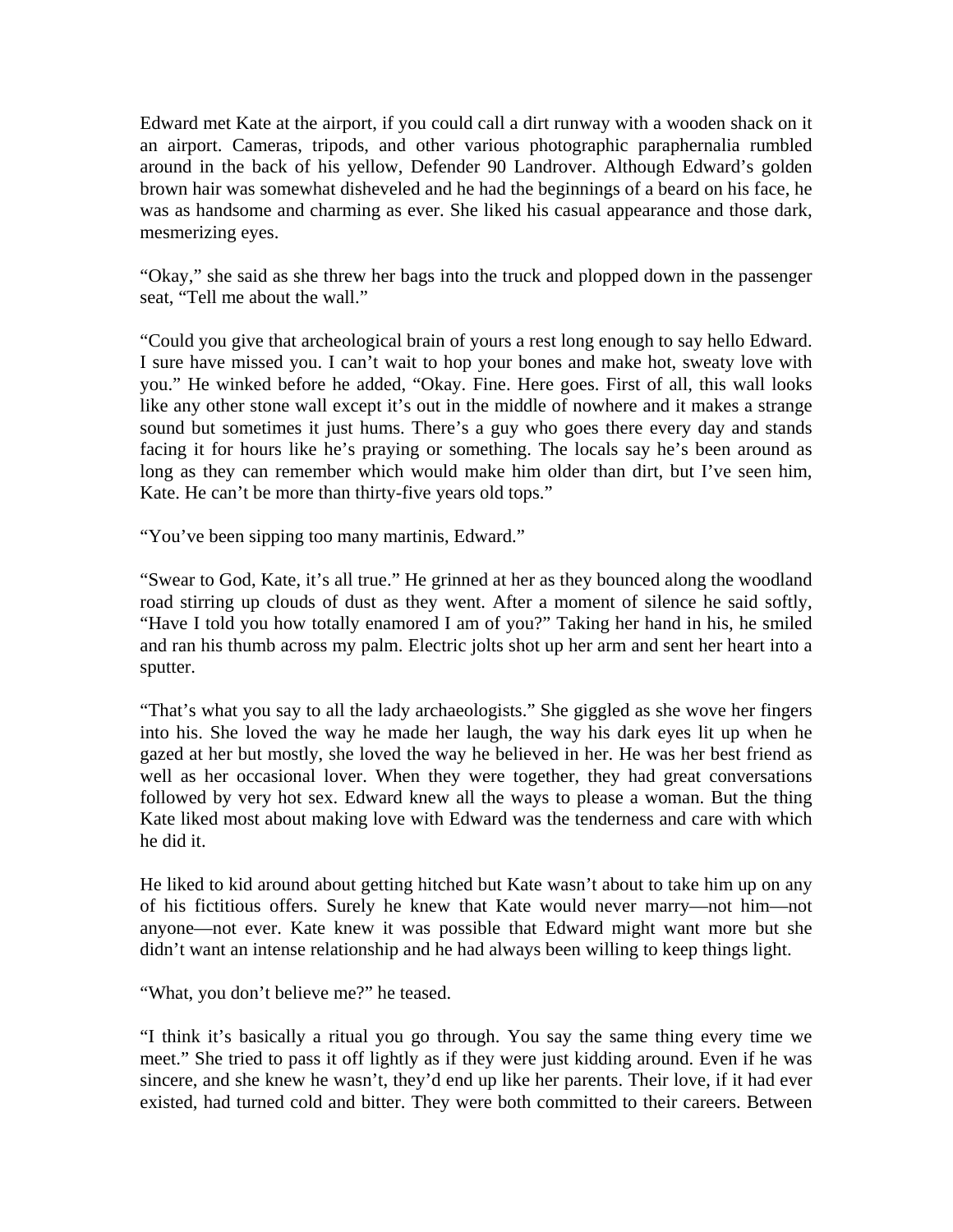their bitterness and ambition, there was no room for her even when she was a child. Unless she excelled, they seemed to hardly notice she was there. It seemed important to them that she always achieve maximum success and recognition. That was why Kate wanted to find the greatest archeological discovery of the century. Then they would notice they had a daughter. But she didn't want to end up like them. She would never let Edward know how she really felt about him. Casually, she directed the conversation back to the safety of Edward's discovery. "So, tell me more about this wall. You told me on the phone that you think it's alive or something."

"Geez, so much for romance." The smile vanished and his eyes seemed darker when he glanced at her. "Well, it moans or maybe you could say it weeps. I finally got the guy who hangs around it to talk to me. His name is Armand. Besides the fact that he is as pale as a sheet, he is truly weird. He talks about death all the time. When I asked him about the sound coming from the wall, he said the sound is his beloved Drucilla's spirit calling to him."

"What? Like it's haunted by a ghost? You've got to be kidding me. Is he just repeating some old local legend?"

"He's totally whacked I tell you. The guy needs air. He says he was here when the first settlers from Europe arrived. Apparently, his kind came from the stars, don't you know. According to Mr. Whacko, Merlin and Rasputin were star people, too. He says there are only a few of his kind left now." Edward shook his head and chuckled. "Have you ever heard such crap in your life?"

There was a sudden turn in the road and Edward exclaimed with joy, "Ah, there's my little piece of heaven."

"So, this is the place you won in a poker game?" Kate was impressed. The log cabin squatted among the white pines and had a wide porch with a swing. She could imagine deer walking up to the porch and eating out of her hand. It was beautiful. But it was also a little disturbing as if it were the last outpost of civilization before entering a hostile environment.

Brushing away the ominous feelings gathering in her gut, Kate laughed hollowly. "I can't believe there's a person still living in this world who would actually play poker with you. Man, you are one lucky guy. How do you do it? Is it something you learned from your parents in the circus?"

Edward laughed that deep, contagious laugh. "No, hon, playing cards doesn't have a lot to do with walking a wire. I used to play with some guys back at Carolina State. In fact, I won my first Yashica S L R camera back then with a pair of fours and three Jacks."

"Are you going to keep the cabin?"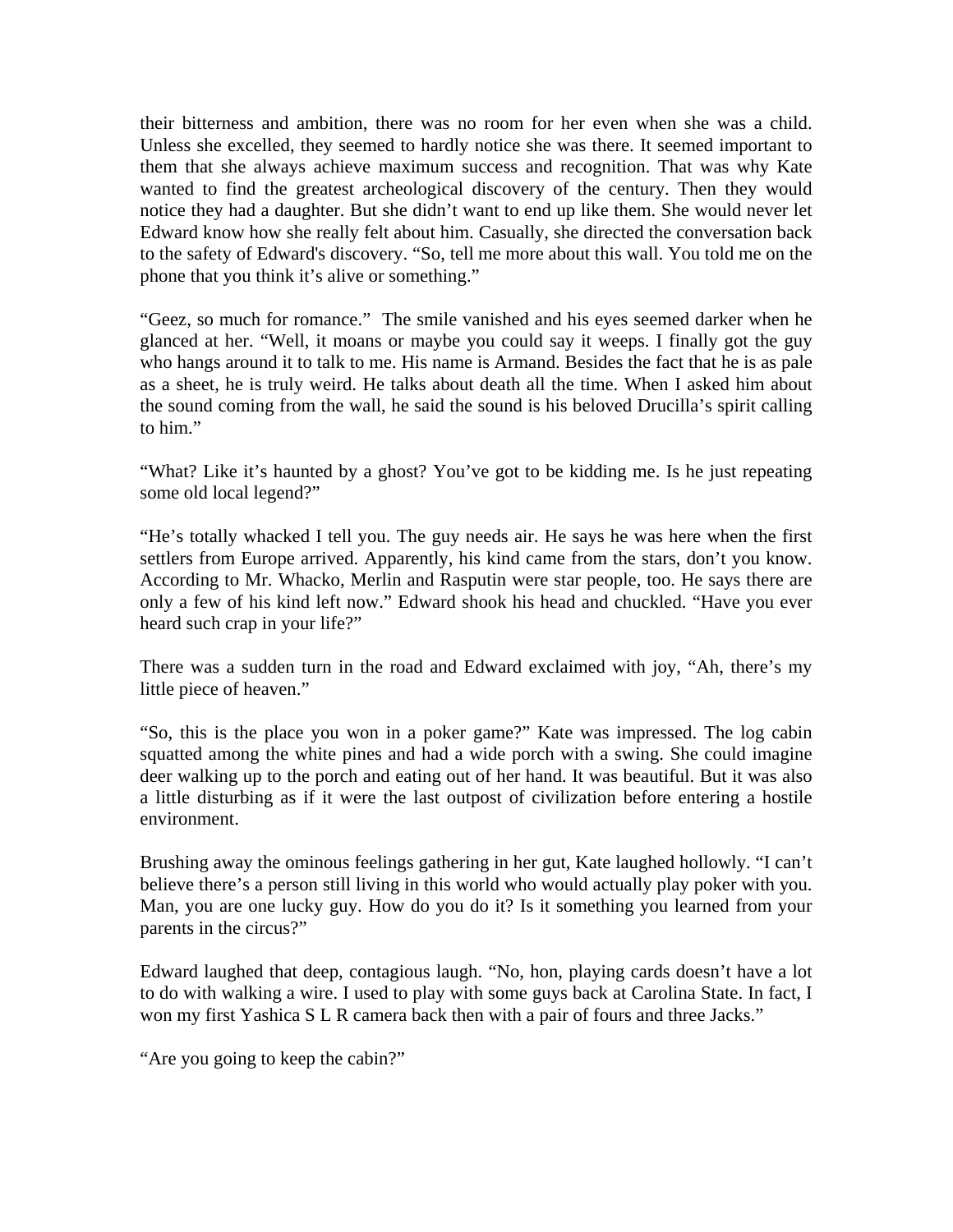"No way! It gets too cold here in Maine for a Southern boy like me. As soon as this gig is over, I'm going to put it up for sale and then it's back to Wilmington, North Carolina and the salty smell of the ocean."

The truck chugged to a stop in front of the cabin and they both got out and walked up the three steps to the wide porch and threw her bags on the floor as soon as Edward opened the door. "Let's get started," she said. "How far is it?"

"It's a few miles down the road, thank God. After that we can walk down the trail and over the swinging bridge." He pulled her up in his arms and ran his lips along the column of her neck sending tremors of excitement down her spine. "It's kind of late to go digging around an old wall. The sun will be setting soon." Running a large hand up from her hip to the tender space just below her breast, he ran a thumb across the nipple eliciting a groan from her. "How about we spend a little time getting reacquainted."

"What have you got in mind?" She knew full well what he had in mind and suddenly, she was anticipating a diversionary romp among the sheets as well.

Edward took one of her hands from around his neck and brought it to his crotch where his thick erection pressed against the denim of his jeans. His lips took hers as his fingers gently squeezed first one nipple then the other causing them to jut out under the thin fabric of her tee shirt in hard points. She opened to the touch of his tongue running along the groove of her lips and the kiss deepened. Heat and moisture gathered between her legs with every stroke of his tongue as his fingers flicked and pinched her nipples. Backing her against the log wall, he ran a hand up her thigh where it joined at the apex of her pelvis.

"Jesus, it's been such a long time," he whispered in her ear, stirring a couple strands of hair that had escaped her ponytail where it was held with a plastic clip. He reached up and removed the clip allowing her hair to fall past her shoulders in a long curtain.

Kate lifted her arms as Edward divested her of her tee shirt and her bra. Her breasts bounced out of their confines with nipples taut and aching for his touch. The roughness of his tongue excited her even more as he rasped across each nipple then sucked hard. Leaning into him, she moaned with pleasure raking her fingers through the silky thickness of his hair. She had forgotten how good it felt to have his hands and mouth on her.

"I want to touch you," Edward said breathlessly as his hands slid past the waistband of her jeans. She removed her hands from his hair and unzipped her jeans, stepping out of them as quickly as possible followed by the functional cotton panties she wore. Edward chuckled at the sight of her granny panties but was polite enough to keep any comments to himself.

He groaned hungrily as his fingers worked into the moistened cleft of her sex and found the little knot of flesh that made her hips lurch toward him in eager anticipation of what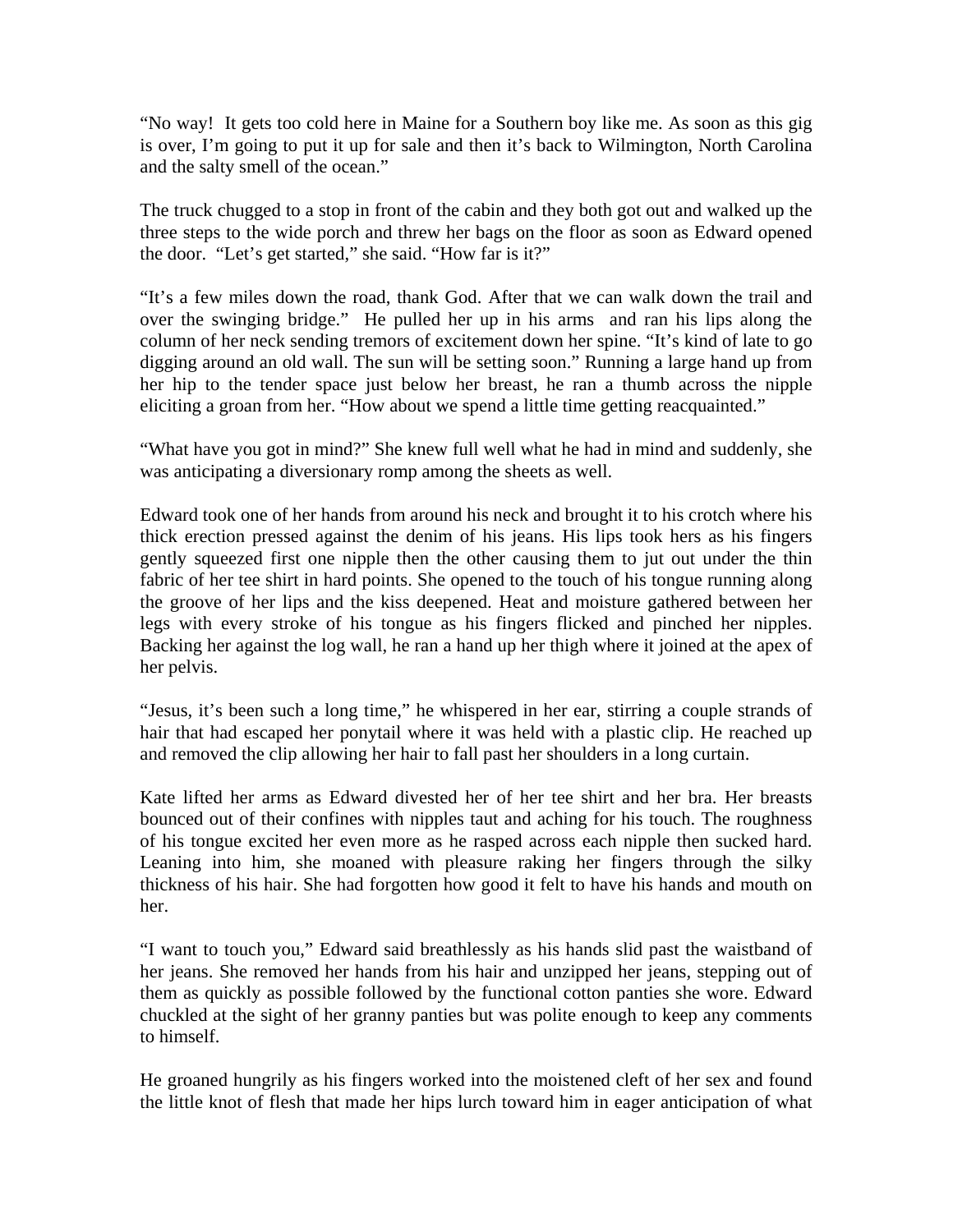was about to happen. "Even when you're covered in dirt and bog water, you are so beautiful," he said softly as if he were seeing her naked for the first time. "But, when you're clean and smelling of fresh soap, God, I just want to eat you up."

"Get your clothes off and get in the bedroom, dammit," Kate demanded breathlessly rolling her hips to the movement of his hand.

"Yes ma'am." He let her nipple pop out of his mouth allowing the air to cool and harden it until it was painfully engorged. Without further notice, he scooped her up and plopped her on the huge bed that was made of oak logs for posters reaching to the ceiling and covered with mosquito netting. Before she could make another demand, he stepped out of his jeans and tee shirt. She smiled remembering that he never wore underwear beneath his jeans. He was one hundred percent male sex appeal. The thick length of his cock stood up as soon as it was free of its confines.

He crawled up on the bed and pulled her hips toward him. "Open those lovely legs, Kate, because I'm going to lick and suck you until you say my name and beg for more." She promptly opened her legs displaying her triangle of soft curls to him. He squatted on the bed, taking her legs over his shoulders and opened her labia with his hands and began to lick and suck her clit.

Squirming in delight, Kate reached down and found his heavy cock and grasped the length of it in her hand. As she stroked it, he bucked into her palm and a little moisture escaped the opening at the wide head. She used it to lubricate the head and teased the velvety tip with her thumb. Edward's breath hitched. "Stop that or I'll unload in your hand."

"Then get inside me," she gasped as she bucked and folded in heated spasms as he worked her clit.

Allowing her hips to rest back on the bed, Edward moved over her, nipping at her breasts, exciting them all over again. Her nipples grew large and rigid as he tongued each one and suckled with eager abandon. "Oh honey, you are too wonderful for my mortal heart." He nudged the head of his penis into her opening then thrust his length inside her. She cried out in pleasure as he began to move his length in and then out in long, slow strokes.

Her body stretched with his thick length that seemed to fill her to capacity. Each thrust brought her closer and closer to the white heat she hungered for. She ran her hands down his smooth, muscular back remembering each muscle. Under her hands the muscles bunched and stretched as he began to pick up the pace moving in and out of her faster and faster until the heat of it made her burn. Closer and closer to the fire he took her, to her hot, burning release. Tighter and tighter the spring inside her coiled. The pleasure was unbearable. "It's too much. Too wonderful. Edward. Edward." She called out his name as her breath hitched and the white light burned across her skin."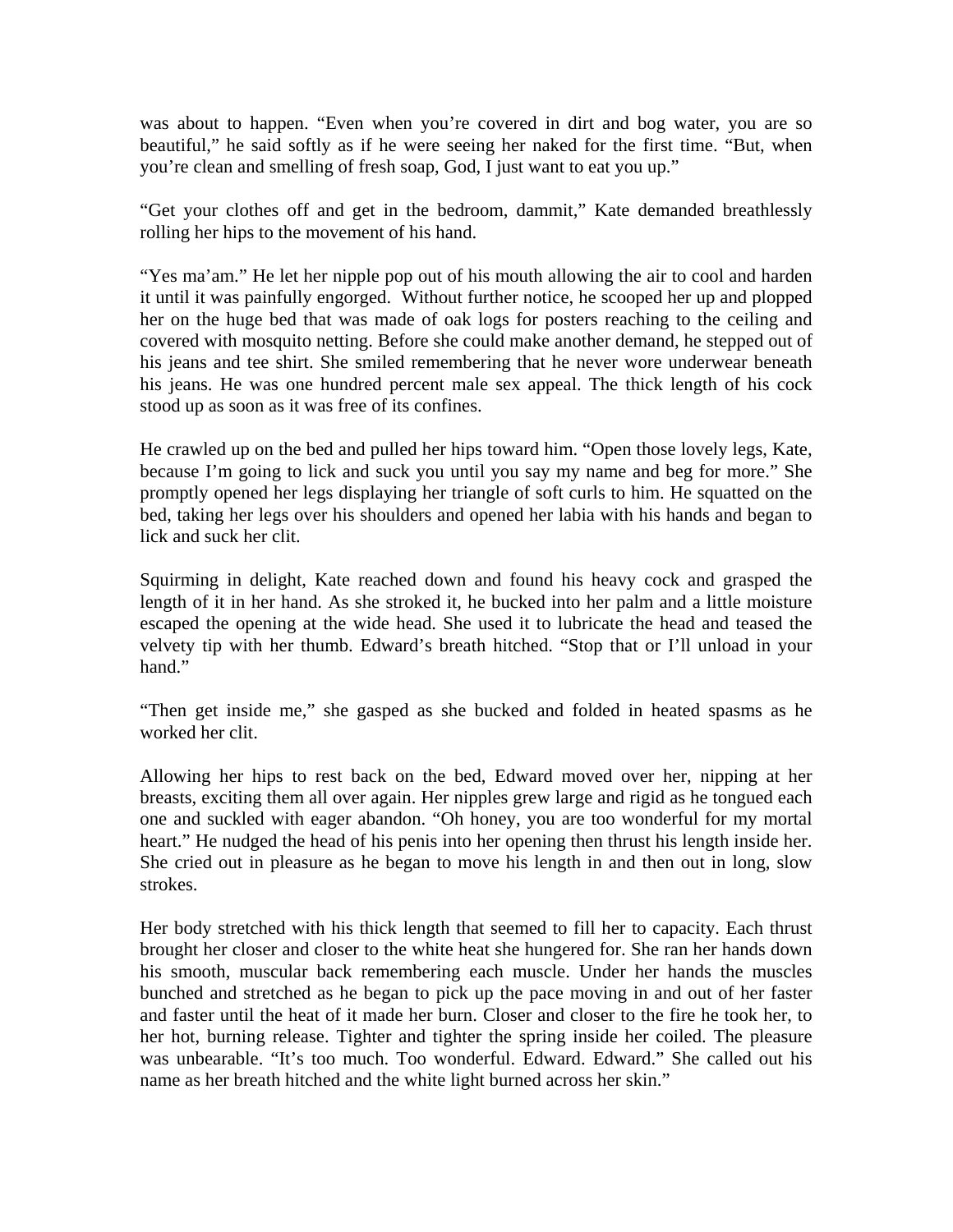"That's it, Kate, let me love you." He groaned with one last thrust deep, deeper still and paused. The angular planes of his face caught in ecstasy, his dark eyes burned with inner fire as he spent himself inside her.

The warm wash of his seed splashed against her cervix and for one flicker of a second, Kate wondered what it would be like to have his child. Quickly, she pushed the thought from her mind and sighed with satisfaction and contentment as Edward lowered himself to the place beside her and gathered her into his arms. Neither of them spoke. Kate wrapped her arm over his side and held him close as he combed her damp hair quietly with his long fingers. The sun set. The room grew dark. The lovers fell asleep in one another's embrace.

\* \* \* \*

Kate was awakened by the restless movements of Edward tossing in his sleep. He mumbled incoherently from time to time and a sheen of sweat glistened on his skin. She knew what would come next and her heart ached for him.

His dream was always the same. It was a replay of the horrible night his brother fell from the wire to his death during the family's performance. Kate guessed that seeing Benjamin's distorted body broken on the sawdust covered ground changed something deep inside Edward. He never performed on the tight wire again. In fact, he became afraid of heights. After leaving the family's act, he became a commercial photographer. Kate often teased him telling him that he should do glamour shots instead of working in natural settings where heights and danger were bound to occur. Edward insisted that one day, he would get his old mojo back.

Kate knew Edward was about to awaken. She had experienced this with him often in the two years that she had started sleeping with him. She got up and made her way to the kitchen to get him a glass of ice water. By the time she returned, Edward's mumbling turned to cries of anguish. Suddenly he sat straight up in bed crying out waking himself up. Kate went to him and gently touched his shoulder. The muscles tensed under her touch.

She spoke to him softly, soothingly, "Here Edward, drink this."

His hand shook as he took the glass and drank. Kate had to help him steady his hand. "Some day, I'm going to beat this thing."

She ran the back of her down his rough cheek then kissed him on the lips. "I know you will, babe."

Edward's mood changed as if he had been somewhere else and now he was back. He peered into her eyes and she saw the fire begin to burn. Grinning, he tweaked her nipple with his fingers. "I know just how to get my mind back to something pleasant. Ummm," he groaned as Kate ran her hand along the length of his growing desire. "You can keep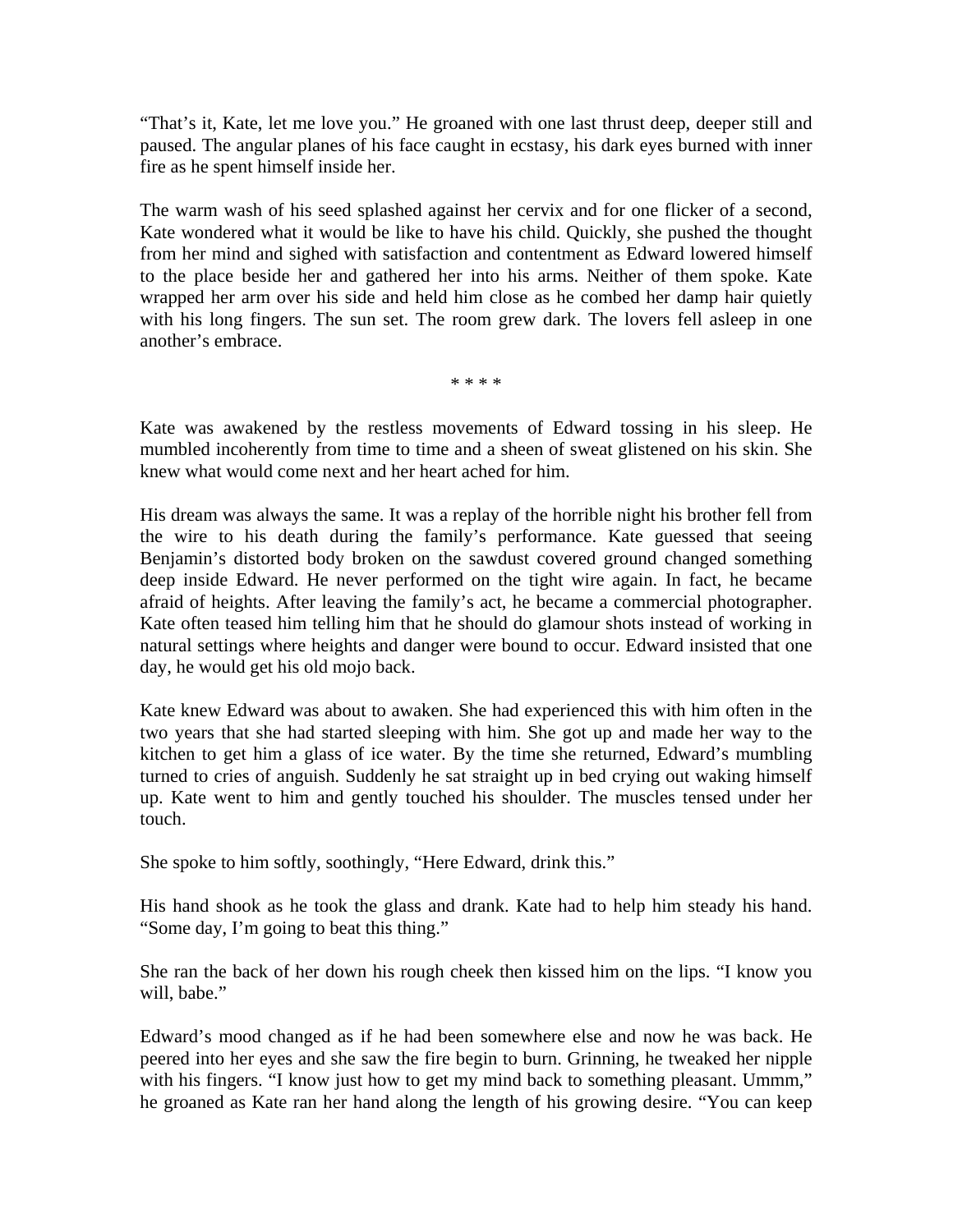that up if you want." He sat the glass of ice water on the table beside the bed and turned to give Kate his full attention.

\* \* \* \*

Early the next morning, Kate bounced on the seat of the Defender as Edward drove down a winding road that took them deeper and deeper into the forest. It seemed that the day grew darker overhead as they made their way over the over grown, dirt road to the wall. The old oaks on either side of the seldom used road stood like imposing sentries with arms stretched over the narrow opening creating a cathedral. Though beautiful, Kate was disturbed by it as if the trees gave warning them not to go on any further.

Miles later, Edward braked as the road suddenly ended at the edge of a deep gorge. The only access to the other side was a swinging bridge made from ropes and boards precariously fitted together. Here and there a missing board exposed the drop to floor of the gorge. Kate wondered how Edward would ever make it over the rickety bridge that seemed like a mere wisp above a deep crevasse with a white water river below. The surging river seemed in a hurry to get away from this increasingly eerie place.

Before she stepped onto the bridge, Kate thought Edward was trying to pull her back. A pressure much like a hand tugged at her shoulder. She thought she heard a whisper in her ear saying, "Don't go." One glance backward affirmed that it was not Edward. He stood a few feet back from her, his blanched face a study in fear and courage. Obviously her imagination was running wild. Kate squared her shoulders and moved cautiously across the bridge. Crossing the bridge was a daunting feat for Kate but, for Edward, it was an act of pure determination and bravery. With equipment strapped to his back, Edward stepped gingerly onto the first board of the bridge. Her heart ached for him as she watched his pale face, his white knuckles and the sweat on his brow as he fought against his inner demons. She didn't speak to him, didn't try to sooth or comfort him because she had found over the years that his concentration would be broken if she did and his terror would over-take him. So she watched him struggle in silence.

Immediately after stepping off the bridge, Kate saw the wall and it sent chilly spikes down her spine. The wall ran like a thread along the wooded, rolling hills. It was made of stacked stones, from the eighteenth century was Kate's guess. From a distance it didn't look that extraordinary but legend had it, according to Edward, that the wall lived and evil resided within it. Supposedly the evil within it devoured the souls of people who trespassed its boundaries. Kate found it interesting how legends seemed to always hold an element of truth no matter how wild and crazy they may have seemed. Real facts get lost over time and the retelling but an essential thread of truth is always there. The thought of any truth in the legend sent a shiver down her spine.

Edward stopped beside the wall at a place where it arched up high as if a massive door once stood there. "You can hear it best around here," Edward mentioned as they made their way up to the arch.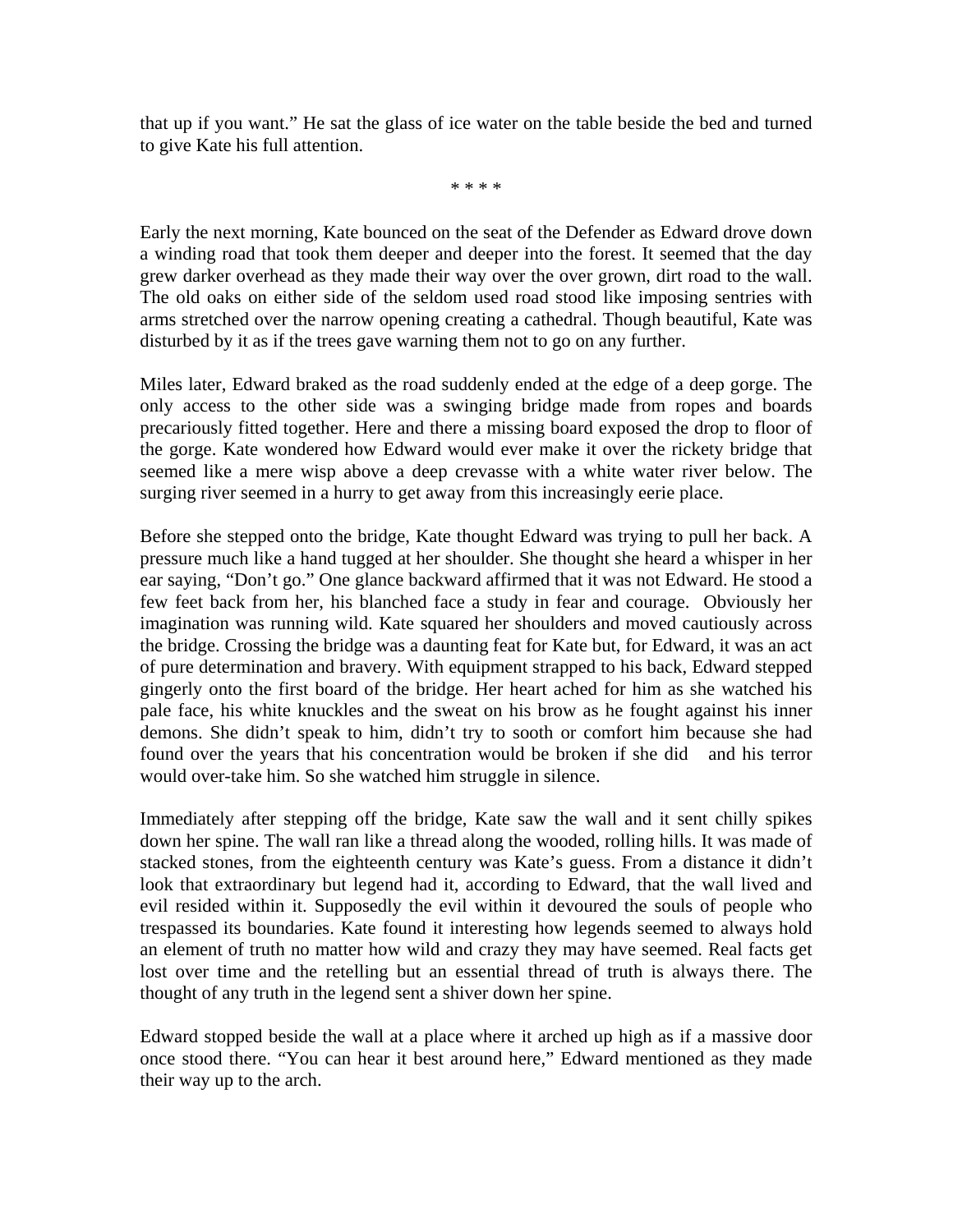The sound was like a deep, agonized moan. She could feel a strange warmth along the stones at the bottom of the wall about two yards from the arch. "I think I've found something, Edward."

He produced a small shovel from his pack. "Geez, isn't that sound eerie?" He asked as he handed her the shovel. Their hands touched for a moment. He shot her a white smile as if he knew the effect he had on her but she jerked her hand away to avoid contact with him. What she really wanted was to feel the warmth of his touch and his lips on her but she had to concentrate on the job at hand so she pushed these sexual fantasies out of her mind.

"It makes the hair stand up on the back of my neck," she said as she dug down into the rich, black soil. Using great care, Kate moved slowly lest she should unwittingly destroy an artifact with the shovel. Edward and Kate traded off digging and story telling as they worked. Telling stories helped keep their minds off the terrible moaning sound that seemed to be getting louder.

"Remember the Temple of Angkor built in 1171 AD and its walled city in Cambodia?" she asked as she watched the muscles in Edward's back work as he took his turn digging.

"Wasn't that Henri Mouhat that discovered it? Angkor was supposedly the largest religious structure in the world. What a shame it was all lost in the Viet Nam War." Edward looked up at the gathering clouds. "The sky's beginning to darken. We better hurry before it rains."

There was a change in the wall as he dug. Kate saw something smooth and yellow begin to appear where they were excavating. "I'll take a turn now, Edward. I see something just at the edge of where you've been digging." She stopped a moment and touched the hard yellow surface. "It looks like amber. How strange. All this granite and then a big ol' slab of amber." With even more enthusiasm, Kate began digging again.

He spoke as he took photographs of the mysterious yellow, coffin-size block and recorded the sound that was increasing in intensity. Edward reminded her of her favorite archeological find, Helen of Troy and the Trojan War. "Heinrick Schliemann proved the truth in the Greek myth. He found the walls of Troy and the golden mask of Agamemnon, the leader of the Greeks."

He leaned back stretching his back. Leaning for a moment on the shovel, he peered at Kate smiling. "Kind of funny," continued Edward with his story, "In discovering the walls of Troy, Heinrick missed the fact that he had shoveled his way through a Stone Age village, a much greater find." He resumed digging shaking his head as he added, "What a dope."

"Stop what you're doing!" a deep voice shouted from behind them. Kate swung around to face a tall man dressed in pre-Revolutionary War clothing with a black cape that billowed in the chilly Maine breeze. Midnight hair and strange yellow-green eyes with pale,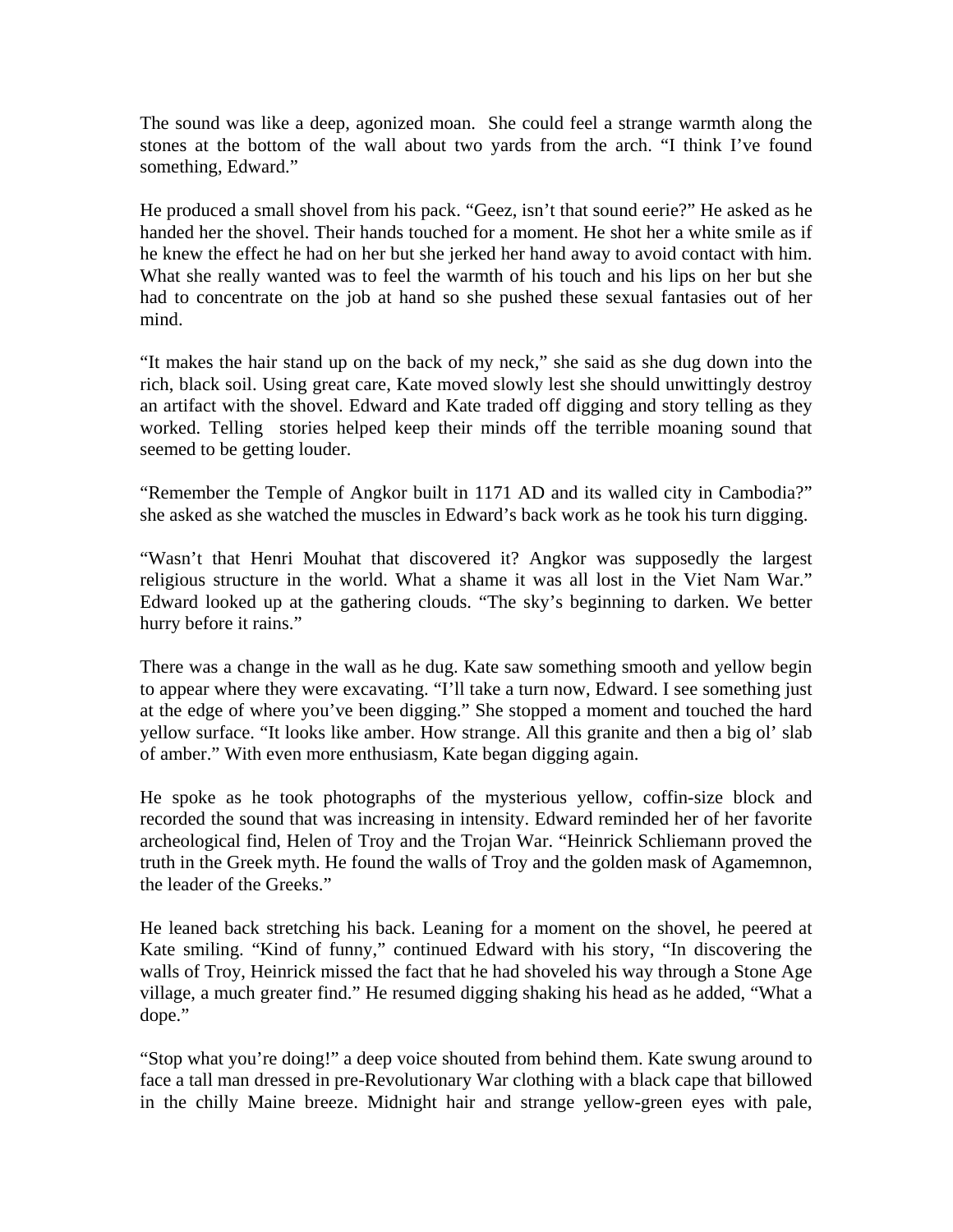alabaster skin made up his countenance. He was handsome like a beautiful stone sculpture—cold, white and expressionless.

"You have no idea what you're unleashing." Armand grabbed the shovel from Kate's hand snapped it in two and flung it to the ground at her feet.

"Who are you?" Kate was barely able to breathe as mounting fear pressed on her sternum.

"His name is Armand. Remember, I told you about him." Edward slipped an arm around Kate, taking a protective stance as he pulled her closer to his side and away from Armand.

"You must stop now before it's too late. You must not open the tomb of my beloved Drucilla," Armand insisted in his undefinable accent. His voice had become threatening.

Edward moved over to stand between them as Kate argued with the mysterious figure. "This could be the discovery of the century. What harm can there be in uncovering the truth?"

Armand turned to Edward and spoke in a voice low and foreboding, "You are about to unearth a horror to humankind I cannot begin to describe."

"Are you saying your beloved Drucilla is the horror we might set free?" Kate asked.

His yellow-green eyes looked deeply into hers. "That is precisely what I am saying." He turned and knelt beside the yellow coffin and sighed. Reaching out a hand he touched it reverently. "I miss her beyond compare. What good is immortality? I live among the ghosts of those she killed. They haunt this place--waiting. They are not company for me. Without her I am alone. Were my heart not here with her, I could leave this place. I could go home."

"What happened?" Edward asked softly as he sat down beside Armand and made a place for Kate with his jacket.

"Perhaps," Armand said, "If you learn the truth, you will understand and leave her tomb in peace."

"What is the truth?" Kate asked.

"Our kind came here to make a settlement long ago. All was peaceful and happy until humans came. Humans fascinated Drucilla. They were so much like us, yet different. Her tastes could be exotic. She broke a taboo and tasted blood. Though she knew it was forbidden, she could not help herself. Soon it became an addiction. She became something perverse, even evil. The killing became bizarre and frenzied." He leaned his back against the wall as he stroked the amber coffin. She would be tortured to death for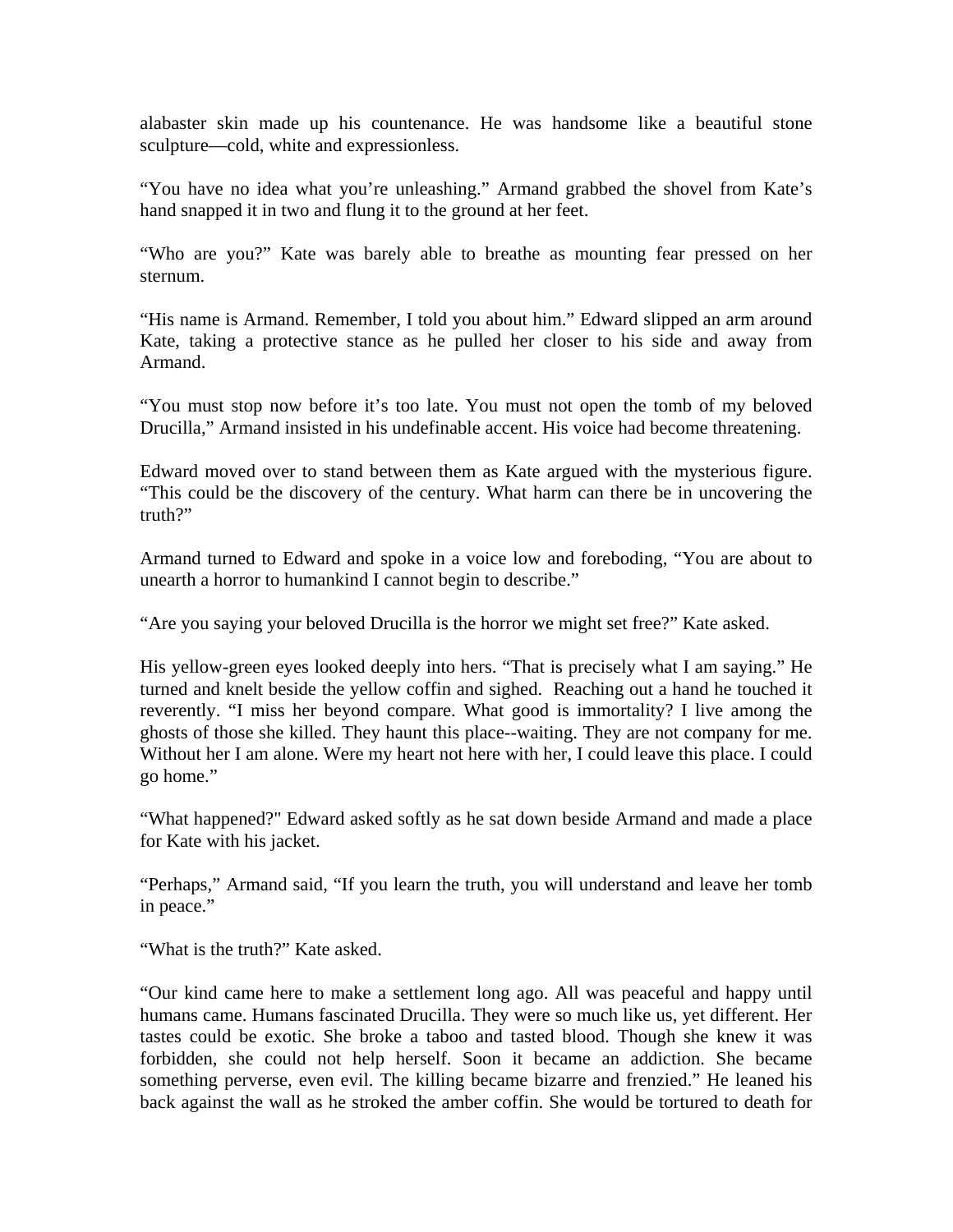such a crime in our world. Still, I loved her. I could not find it in my heart to punish her as I was ordained to do by our law."

Armand rose to his feet and caressed the golden block with his long fingers. His voice broke with emotion when next he spoke. "I cast a spell upon her and encased her in this amber tomb. She is neither dead nor alive, only caught in the labyrinth of time and space. If the case is cracked she will escape. I stay here to keep her company, to protect the humans from her and her from the spirits of murdered dead." He leaned down and laid his cheek on the tomb. "This place is cursed now. The spirits of the dead wait to claim her. They would tear her to shreds and anyone who tries to stop them."

Glancing at Kate and Edward, he asked, "Can't you feel their presence?"

Kate remembered the feeling she had approaching the bridge as if someone were pulling her away from it. She nodded her head. "Yes. I have felt them." Kate touched Armand's hand for just a moment admiring his devotion to his beloved. "No one has ever loved me like that," she said.

Edward laid his hand on her shoulder. "Kate, I...."

"Look," she cried in amazement, "you can see her in the transparent amber." She could have been sculpted by Michael Angelo. Rippling waves of blond hair fell around her shoulders and down the length of her slender body. Her dress was richly jeweled and embroidered. She reminded Kate of the legendary Guinevere, Arthur's queen. Kate waved to Edward who was already poised with his camera.

"Look," she whispered in awe.

Kate heard the whir of the camera several times when Armand suddenly glanced up as if awakening from a dream. He looked at Drucilla's suspended body as if he saw a vision.

"I want her back," he whispered.

Perhaps it was just her imagination, but Kate thought she saw Drucilla breathe. There was the sound of distant thunder. She smelled the rain on the quickening breeze. "Edward, I think she's awake," she cried.

Edward squatted beside her tomb and Kate looked on as his camera flashed. It was then that she saw her move. Armand must have seen it, too.

"Stop!" Armand cried, "The light will weaken the spell and she will be set free. We must put the earth over her tomb quickly."

As the storm gathered around then and the sky became like night, they all witnessed the struggling movements in the amber tomb. They quickly began to shovel the earth over it but it was too late. As a flash of lightning spread its fingers across the sky, the amber split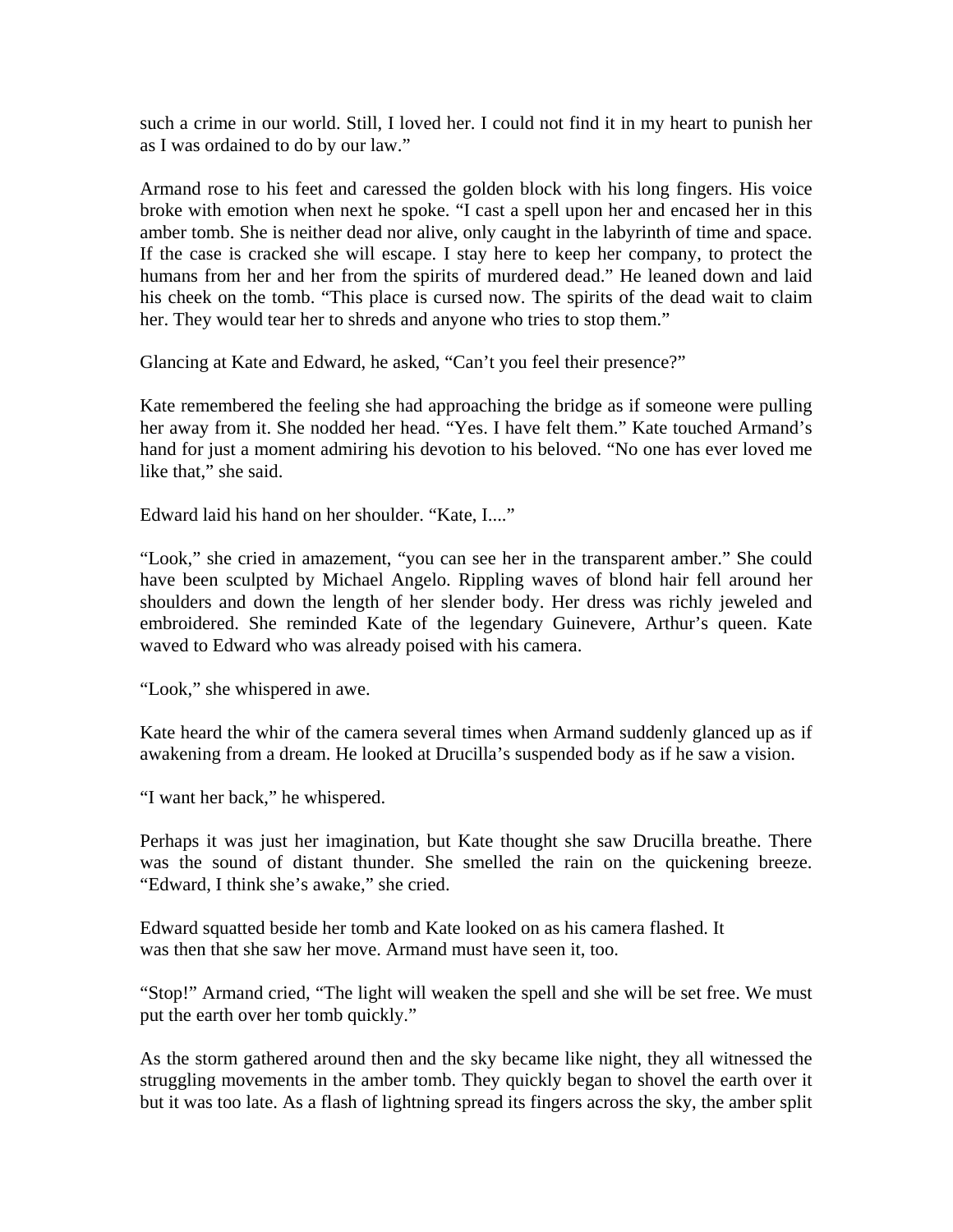and Drucilla stood before them with tendrils of her hair dancing on the wind. She kissed Armand and smiled at Kate and Edward. "I have such a hunger," she said over the sound of the increasing velocity of the wind.

"Run!" Armand commanded. "Don't stop until you cross the river. She won't cross water." He flung his arms around her and struggled to restrain her. Greenish apparitions gathered around and took on the appearance of people in ancient clothing. They moved closer and closer to the struggling woman in Armand's arms.

The sky cracked open and rain poured down as Kate and Edward ran. Thunder shook the earth. Edward took Kate's hand and pulled her after him. They got to the gorge but the bridge hung damaged by the wind. All that remained was a rope and a few dangling boards. The river roared below in a sweeping surge of deadly white water.

"Edward, we're not going to make it," Kate cried as fear snaked up her spine. They were trapped. Behind them death approached in the form of a hungry visage of ancient terror. Before them was nature at its worst with nothing but a few shreds of rope to get them to the other side and safety. It was impossible.

He held her close an instant. "Yes we are, Kate. I'm going to tighten the rope up and I'll walk us over to the other side."

"I don't think I can do this. Besides, aren't you terrified of heights? You could hardly get across the bridge before it was damaged. How will you do it?" She felt her voice pitch upward in hysteria. "There's no way we can make it."

He took both her arms in his hands and peered into her eyes. The wind whipped through his hair and rain dripped from his chin. "I think our choices are a bit limited, honey. Personally, I don't think I want my blood sucked out by that thing and I don't want to be torn to pieces by angry ghosts either." He chanced a glance at the daunting challenge before them and added, "Don't give up on me. I'm afraid all right but the trick is to do it anyway."

Once he had the rope in place and tightened, he called to her, "Its show time. Come on, Kate; climb up on my back. All you have to do is hold on. Don't squirm around or I'll lose my balance."

Kate looked back to see Drucilla making her way toward them with Armand close behind followed by a horde of ghosts intent on revenge. "Oh God, Edward, we're going to die."

"Trust me, hon, I used to do this as a kid. Scared or not, I could do it blindfolded."

Kate held on to him like an opossum baby. Far below, the water charged its way along its twisted path. There would be no way they could survive if they fell. There, behind them on the bank, was Armand holding his struggling monster bride tightly in his arms as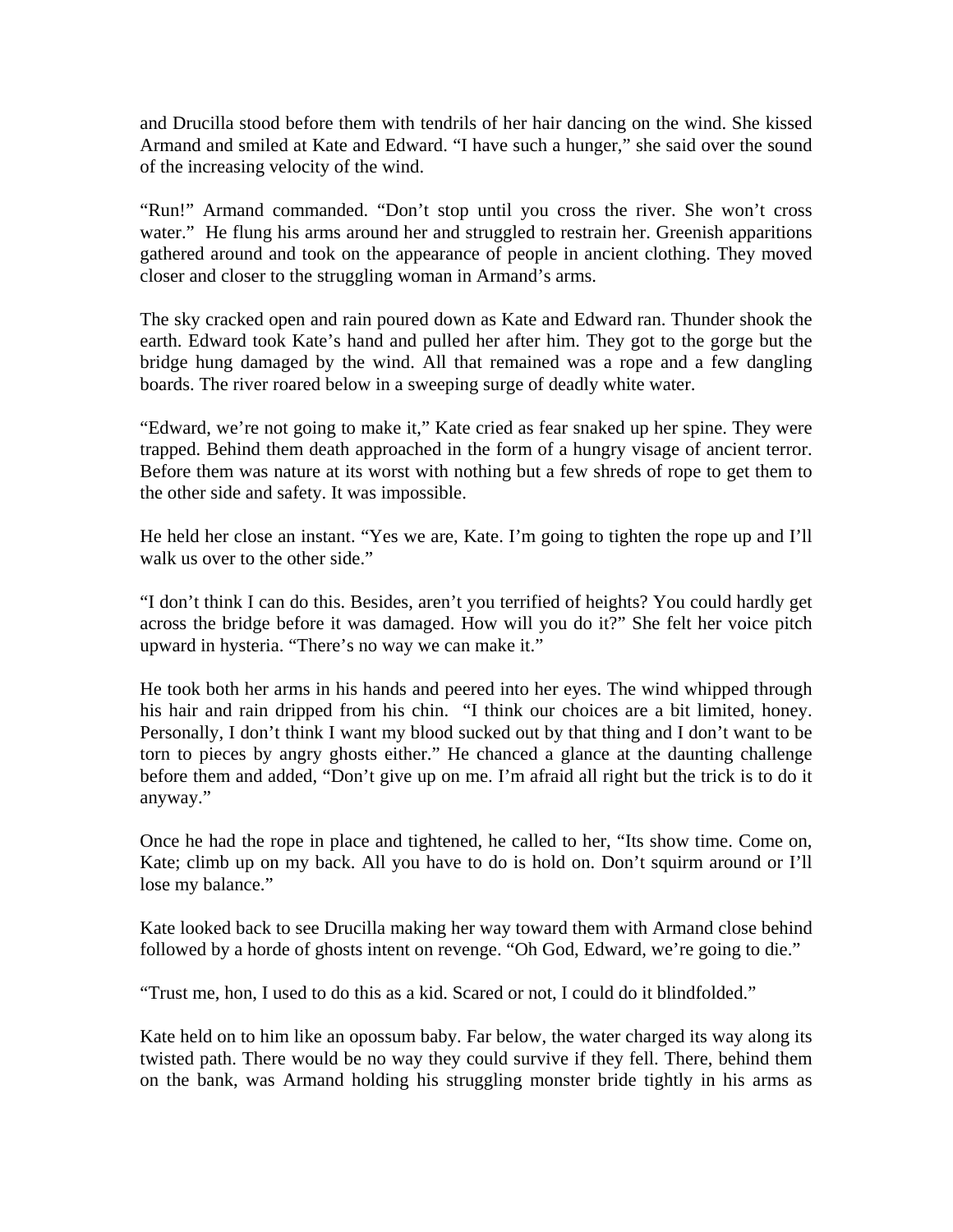spirits gathered. Their faces gleamed white in the flashes of lightning that ripped the dark night.

"You're the only person in the world I would trust to walk a tightrope with," Kate said clinging to him like a vice. "What would I do without you?"

"Having a revelation at this moment isn't exactly the greatest timing, Kate, but, if this is a proposal, I accept." He staggered a moment and she held her breath for one terrifying second as he struggled to regain his footing.

They got to the other side and Edward cut the rope that flew like a coiled snake into the air then down below to be eaten by the angry river. They glanced back and saw Drucilla and Armand on the other bank. The swarm of ghosts screamed out like wild banshees as they took hold of Drucilla. They carried her away before Armand could stop them. Drucilla's screams rose up over the shrieks of those who were destroying her.

Then was nothing but the sound of the wind. Armand's face was riddled with sorrow as he held a sword that glistened high above his head. "Lord of fire I evoke thee. Take me to the place of spirits. Let me be in peace at last."

Lightning struck like a white, jagged claw on the sword in Armand's hand. There was a deafening roar. For a moment bright light illuminated the black sky. A cloud of smoke swirled up to the heavens. Armand vanished.

"Damn it," Kate exclaimed as she pushed back her rain-drenched hair, "There goes my greatest discovery."

"Armand is free now. The spirits have gotten their revenge," Edward said setting her down as they arrived on solid ground.

"There's still the amber coffin."

"Leave it alone, Kate."

 "And there are probably bones and some artifacts from the village that used to exist inside the wall. She smiled to herself. "I think I can still pull this together."

"There's something I need to tell you," Edward interrupted her.

"What?" She asked impatiently. Ideas were spinning in her head. "My parents are going to be proud of me yet." She leaped into the passenger seat of the Defender.

Edward opened the sturdy door on the driver's side, seated himself and turned over the engine. Silent for a few minutes while he maneuvered the Defender back onto the slippery, muddy road, he then spoke again with anger etched in his voice.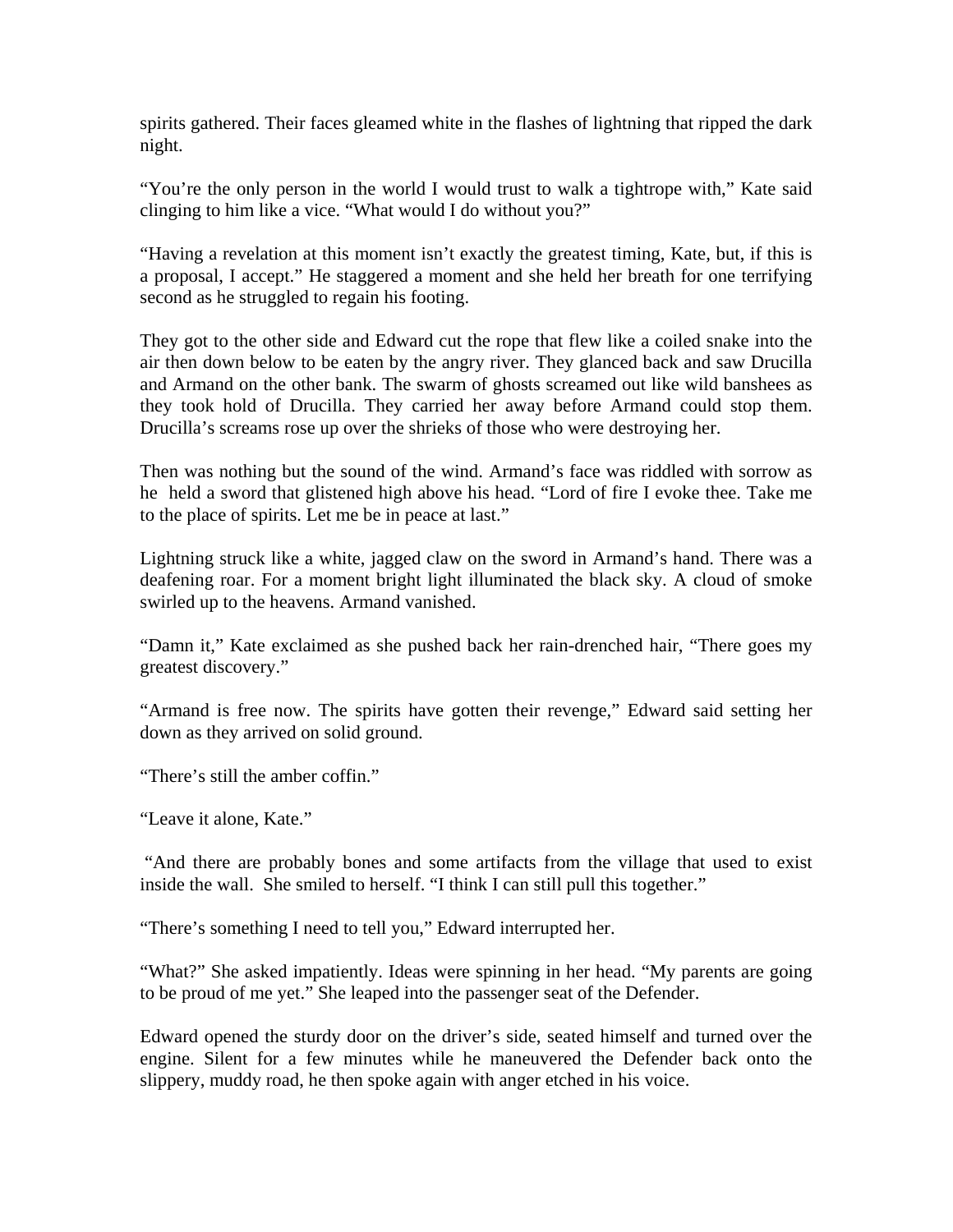"I can't do this any more, Kate. I follow you around like a lost puppy on one dig after another because you want that one great find that'll make your parents proud of you. I've turned down great shoots just so I could be with you. You hardly notice I'm around."

He took a deep, ragged breath. "I've been in love with you for years. You never believe me when I tell you that maybe because I always act like I'm kidding because I don't want to scare you off. I have always hoped one day you would look at me the way you do when you find a great artifact but I know now it'll never happen. I can't be like Armand in his eternal devotion." He raked his fingers from one hand through his rain soaked hair. "I'm human. I have just this one short life. I wanted to spend it with you, Kate." He peered at her with such intensity she could barely breathe. "I now see that's impossible. You can stay here at the cabin as long as you want to work on your find. I'll arrange for someone to bring you a rental car when I get to town. I'm going back to Wilmington in the morning."

They drove the rest of the way back to the cabin in silence. The cold rain and clouded sky matched her dark mood. They slept apart, Kate in the bed, Edward on the couch. He was gone before she awoke.

The silence weighed heavy on her heart. There was no more laughter or careless banter. She missed his voice, his presence. She knew then what she should have known all along. She wasn't going to tell anyone the truth about the curse of the amber tomb or the mysterious wall. Her one great archaeological discovery turned out not to be so important after all. The greater discovery was in her own heart. Kate knew what she had to do now. She had to find Edward and tell him the truth about how much she loved him.

She hoped he could forgive her. She had been so blind and so stupid. But, now that her eyes were open, she wanted nothing more than Edward and, by God, she was going to get him back. Once she had him, she would never take him for granted again.

Hurriedly, Kate packed her bag and went to sit on the porch and wait for the rental car Edward promised to send for her. The cabin didn't seem so pleasant any more and the view of the forest seemed silent and uninteresting. A sound of an automobile churning up dirt got her attention. The rental car was on the way.

But it wasn't a strange car pulling up beside the cabin. It was a yellow Defender 90 with mud all over it and a familiar figure at the wheel. Kate's heart quickened in her chest as the door flung open before the truck came to a complete stop and a disheveled Edward took long strides toward her with something wrapped in his jacket.

As soon as he got within reaching distance, Kate flew into his arms. "I'm sorry, Edward. I am so very, very sorry. I don't..."

"I'm sorry, too, baby. I've been such a jackass." Edward laid his cheek on the crown of her head for just a moment then pulled out of her embrace and handed her the object wrapped in his jacket. "This is a make-up present. I couldn't sleep thinking about you in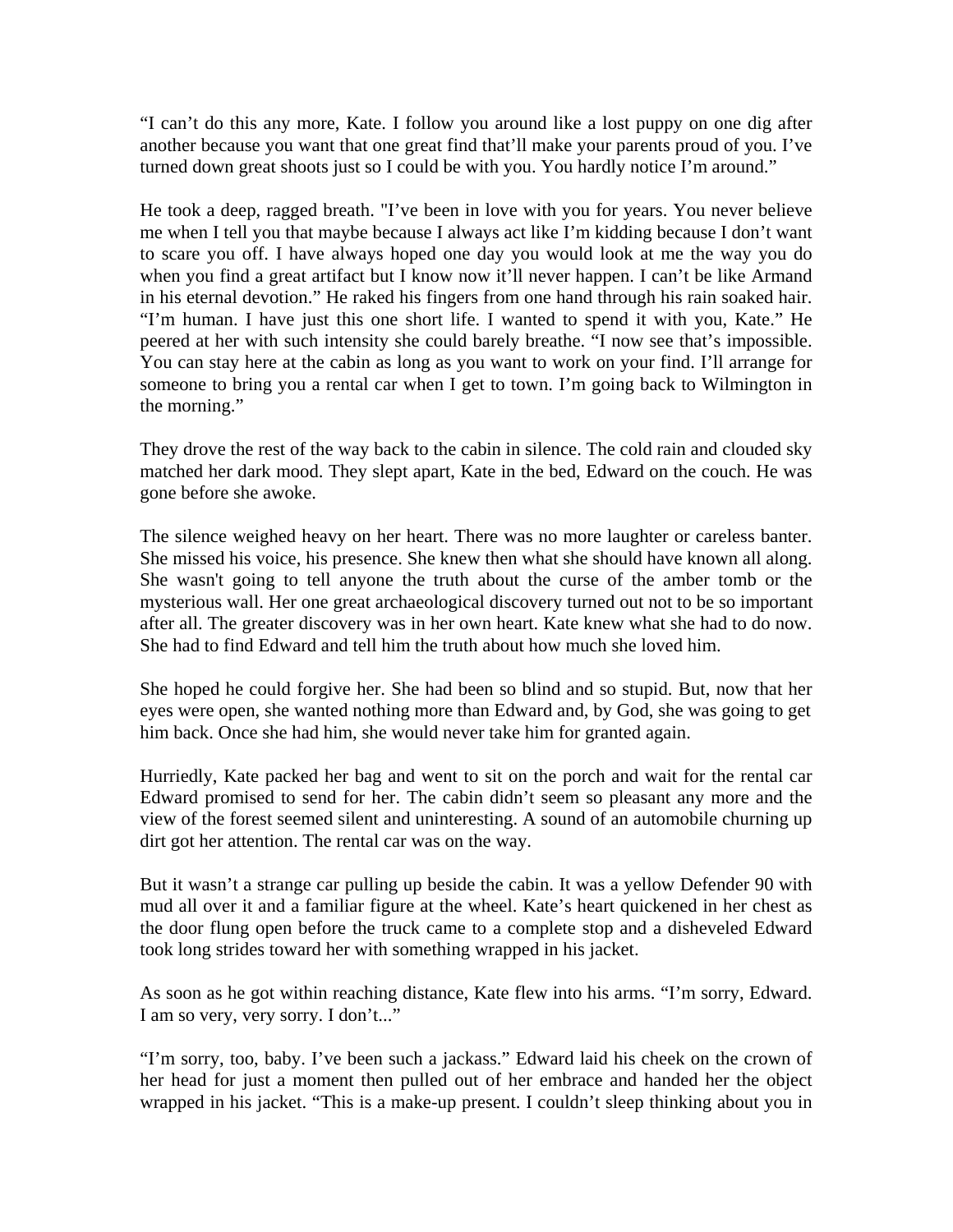this place by yourself or you trying to cross that rope to get back to the wall." He ran a thumb along her jaw that sent heat along its path. "So I got up before daybreak and brought you back this chunk of the amber tomb. I hope it's enough for your research and proof of your discovery. I would never..."

Kate stopped him from speaking further by placing an index finger to his lips—lips that she yearned to kiss. "It doesn't matter now." She placed the amber on the porch and stepped back toward Edward. She took his hand that swallowed hers and peered up into his dark eyes. "All that matters is you. It's you I need—you that I want. I love you, Edward. I always have but I just couldn't say it and I couldn't let myself believe that we could work out differently than my parents." She took her eyes from his afraid to see what his reaction might be. She was putting it all out on the line. There was a good chance he could reject her. She would deserve it.

His hand clasped her chin and turned her face toward him. "Are you proposing, Kate?" A white grin spread across his face and he chuckled when she huffed a breath of disgruntlement over his casual reply. In the next instant, his mouth covered hers in a searing testimony of his feelings. Moments later, he lifted her off the ground and carried her to the truck where he placed her in the passenger's seat. He went back, got her bag and flung it into the back then turned to Kate with a solemn expression. "I don't want an affair. I love you too much to accept only an affair. I want a marriage. Will you marry me and be my wife, Kate?"

Kate threw her arms around his neck and kissed every inch of his bearded face. "Yes, Edward. Yes. Yes. Yes." She couldn't stop herself from giggling with joy.

He pulled back, buckled her seatbelt for her then squeezed her hand before he started the engine and guided the Defender away from the cabin. "Then it's off to Wilmington, North Carolina and a preacher."

Clouds of dust swirled behind the Defender 90 as it sped away from the dark forest and any spirits that might still dwell along the wall and the amber tomb.

The End